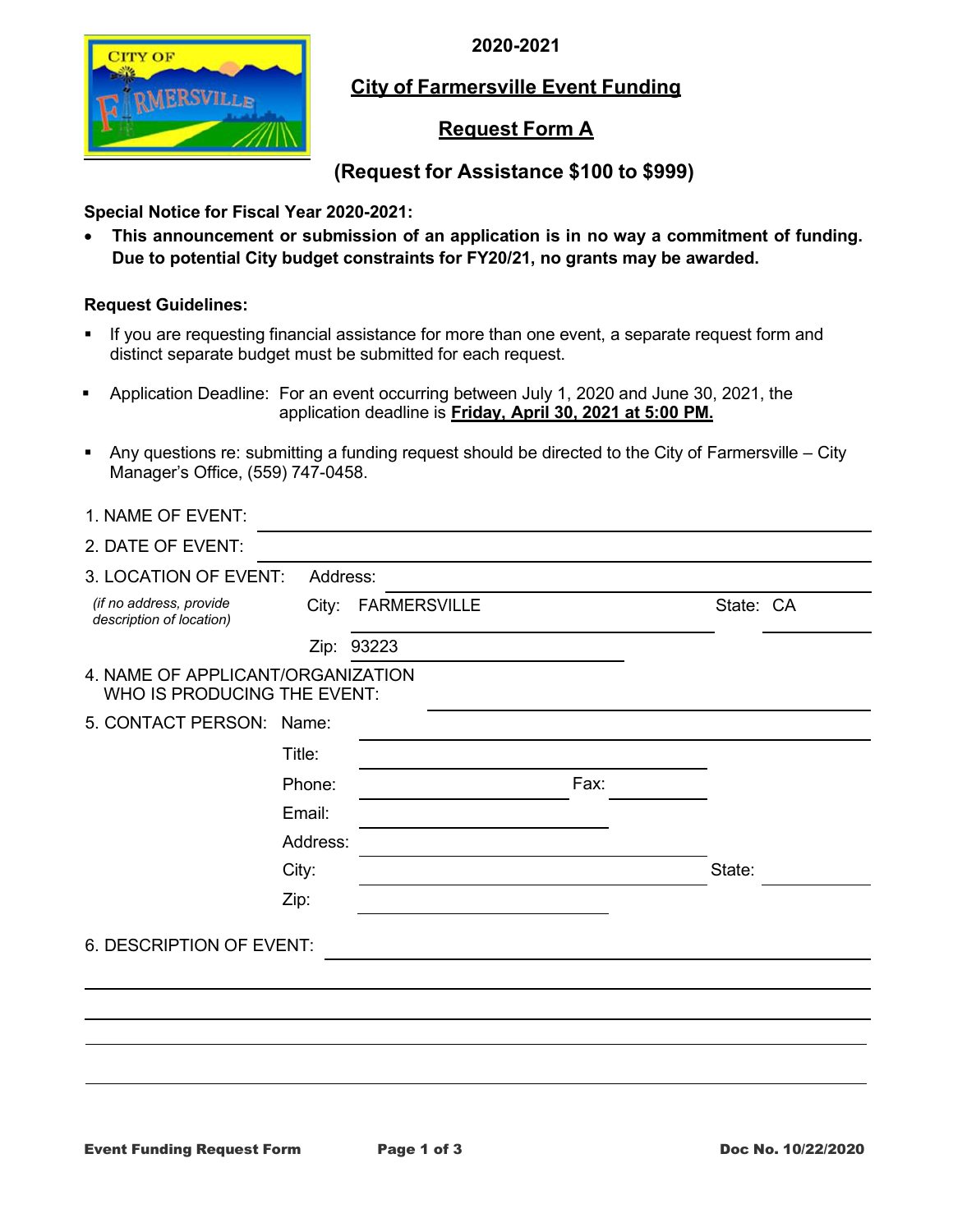7. DESCRIBE WHAT BENEFITS THE COMMUNITY AND CITY OF FARMERSVILLE WILL RECEIVE FROM THE EVENT. Attach separate pages as needed:

| <b>City of Farmersville Event Funding Request Form (cont.)</b><br>8. ANTICIPATED NUMBER OF ATTENDEES:<br><b>YES</b><br><b>NO</b><br><b>NO</b><br><b>YES</b><br><b>NO</b><br>YES<br>IF NO, HOW MANY YEARS HAS YOUR<br>ORGANIZATION PRODUCED THIS EVENT?:<br><b>YES</b><br><b>CARRIER:</b><br><b>NO</b><br><b>NO</b><br><b>YES</b><br>If YES, what permits have you determined are required? (i.e., Special Event, Street Closure, Park<br>Reservation, Sign Permit, ABC Alcohol, Environmental Health, Fire Dept, etc):<br>Please Provide Detail of Assistance Requested Below:<br>(i.e., Permit Fee Waive, Traffic Control, Security, Electrical Support, Other City Staff Labor,<br>City Equipment, Portable Restrooms, Street Barricades, City Facilities, etc.) |  |  |  |
|--------------------------------------------------------------------------------------------------------------------------------------------------------------------------------------------------------------------------------------------------------------------------------------------------------------------------------------------------------------------------------------------------------------------------------------------------------------------------------------------------------------------------------------------------------------------------------------------------------------------------------------------------------------------------------------------------------------------------------------------------------------------|--|--|--|
|                                                                                                                                                                                                                                                                                                                                                                                                                                                                                                                                                                                                                                                                                                                                                                    |  |  |  |
| 9. IS THIS A FUNDRAISING EVENT?:<br>10. IS THIS EVENT FREE TO THE PUBLIC?:<br>11. IS THIS A FIRST TIME EVENT?:<br>12. LIABILITY INSURANCE?:<br>13. HAVE YOU CONSULTED WITH CITY/COUNTY/STATE AND OTHER AGENCIES TO<br>DETERMINE WHAT PERMITS WILL BE REQUIRED TO CONDUCT THE EVENT?                                                                                                                                                                                                                                                                                                                                                                                                                                                                                |  |  |  |
|                                                                                                                                                                                                                                                                                                                                                                                                                                                                                                                                                                                                                                                                                                                                                                    |  |  |  |
|                                                                                                                                                                                                                                                                                                                                                                                                                                                                                                                                                                                                                                                                                                                                                                    |  |  |  |
|                                                                                                                                                                                                                                                                                                                                                                                                                                                                                                                                                                                                                                                                                                                                                                    |  |  |  |
|                                                                                                                                                                                                                                                                                                                                                                                                                                                                                                                                                                                                                                                                                                                                                                    |  |  |  |
|                                                                                                                                                                                                                                                                                                                                                                                                                                                                                                                                                                                                                                                                                                                                                                    |  |  |  |
|                                                                                                                                                                                                                                                                                                                                                                                                                                                                                                                                                                                                                                                                                                                                                                    |  |  |  |
|                                                                                                                                                                                                                                                                                                                                                                                                                                                                                                                                                                                                                                                                                                                                                                    |  |  |  |
| 14. TOTAL AMOUNT OF FINANCIAL ASSISTANCE REQUESTED: \$<br>A. Requested City of Farmersville In-Kind Support (Please List):<br>B. Requested City of Farmersville Monetary Support:\$<br>TOTAL IN-KIND AND MONETARY SUPPORT (sum of A + B): \$                                                                                                                                                                                                                                                                                                                                                                                                                                                                                                                       |  |  |  |
|                                                                                                                                                                                                                                                                                                                                                                                                                                                                                                                                                                                                                                                                                                                                                                    |  |  |  |
|                                                                                                                                                                                                                                                                                                                                                                                                                                                                                                                                                                                                                                                                                                                                                                    |  |  |  |
|                                                                                                                                                                                                                                                                                                                                                                                                                                                                                                                                                                                                                                                                                                                                                                    |  |  |  |
|                                                                                                                                                                                                                                                                                                                                                                                                                                                                                                                                                                                                                                                                                                                                                                    |  |  |  |
|                                                                                                                                                                                                                                                                                                                                                                                                                                                                                                                                                                                                                                                                                                                                                                    |  |  |  |
|                                                                                                                                                                                                                                                                                                                                                                                                                                                                                                                                                                                                                                                                                                                                                                    |  |  |  |
|                                                                                                                                                                                                                                                                                                                                                                                                                                                                                                                                                                                                                                                                                                                                                                    |  |  |  |
|                                                                                                                                                                                                                                                                                                                                                                                                                                                                                                                                                                                                                                                                                                                                                                    |  |  |  |
|                                                                                                                                                                                                                                                                                                                                                                                                                                                                                                                                                                                                                                                                                                                                                                    |  |  |  |